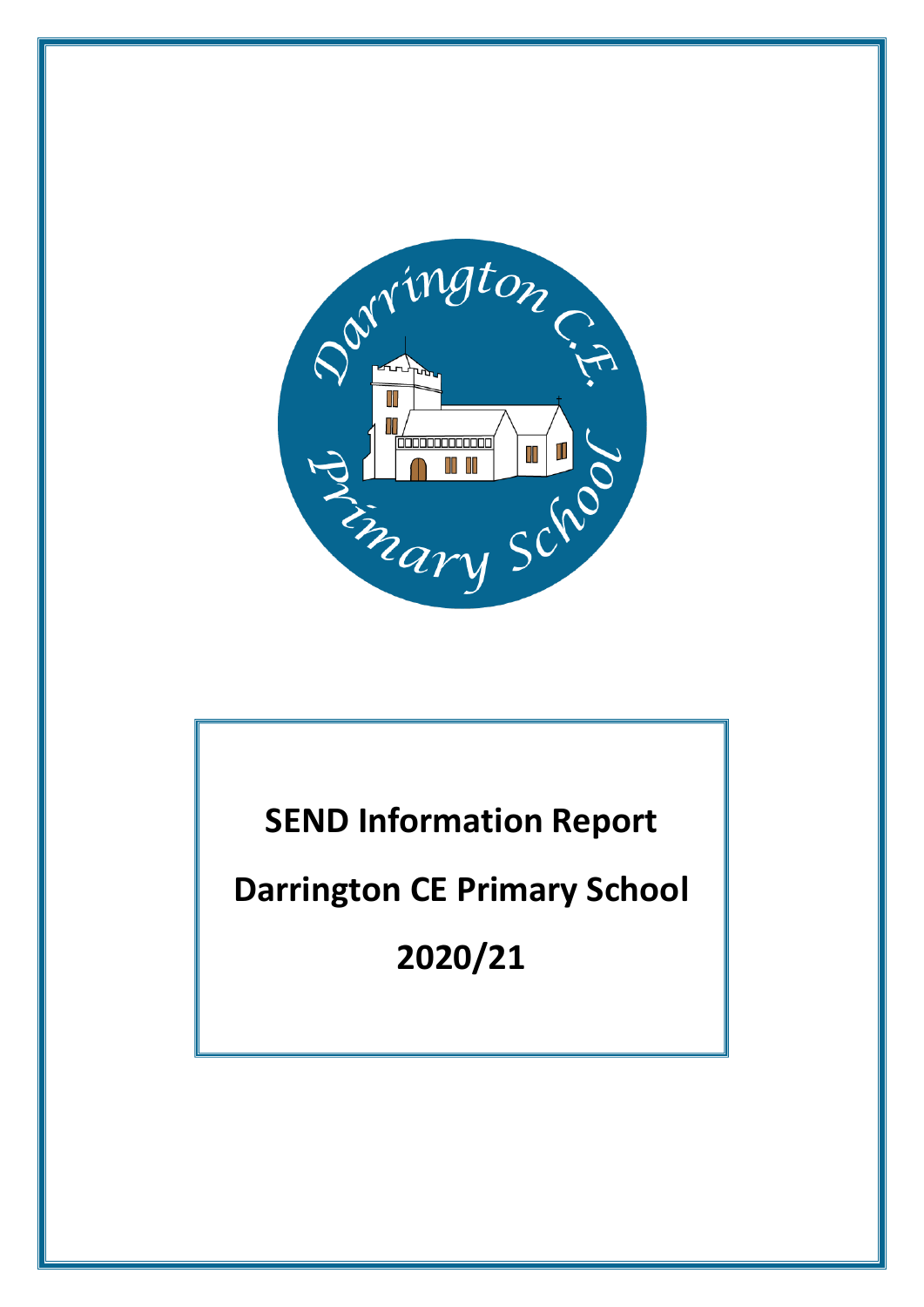# **Our Vision Shine, Share, Flourish**  We shine our light for each other We share peace, respect and friendship We flourish and grow together

# 'Your word is a lamp to my feet, a light to my path.' Psalm 119

At Darrington CE Primary School, we believe that all of our pupils are special and have unique qualities. Guided by God's word, we strive to provide an inclusive, safe environment, where all pupils feel welcomed, valued and respected. All of our children are given the opportunity to shine in an environment where the Christian values of peace, respect and friendship are at the core of everything we do. We celebrate the uniqueness of every child, encourage them to shine in all they do, and enable them to grow and flourish as unique and precious children of God.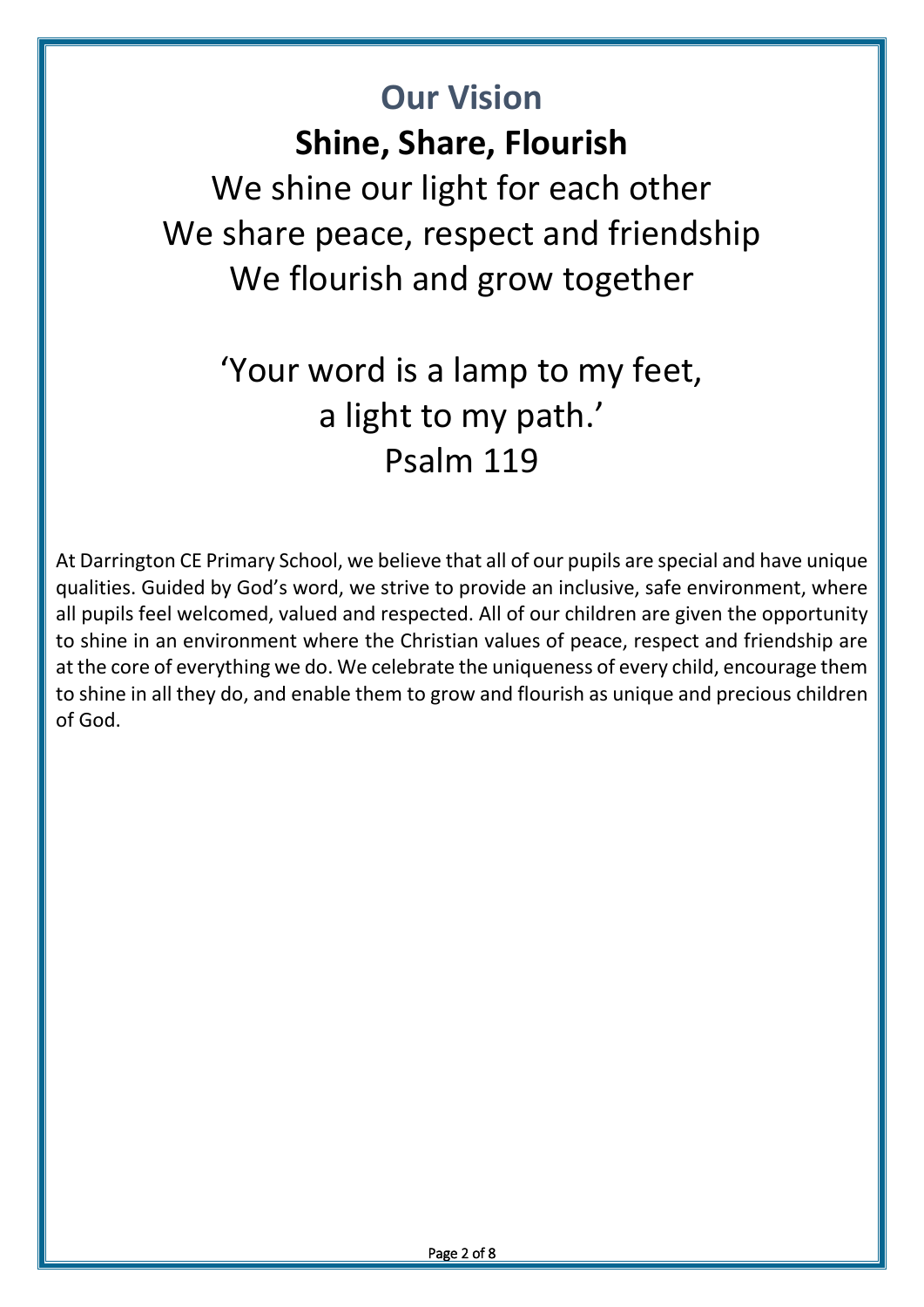#### **We aim to:**

- provide access to a broad and balanced curriculum, setting high expectations for every pupil, whatever their prior attainment.
- set suitable learning challenges and respond to children's diverse learning needs, giving every opportunity for all pupils with special educational needs and disabilities, along with every other pupil, to be treated equally and fairly at all times.
- assess progress for all pupils supported by the senior leadership team to identify pupils making less than expected progress given their age and individual circumstances.
- To remove barriers to learning by understanding the needs of all pupils

# **Darrington CE Primary School SEND Support:**

- The SENDCo is the Headteacher, Mrs Lyndsay Ranby.
- The Shadow SENDCo is Mrs Rachel Gregson.
- The Designated Governor with responsibilities for SEND is Miss Rebecca Goodall.

# **What needs can be supported at our school?**

As an inclusive school, children with every type of need, including all categories of SEND, are supported and we endeavour to ensure that every child in our school makes good progress and is well prepared for adulthood.

# **Identification and Assessment of Special Educational Needs and Disability**

At Darrington CE Primary we endeavour to identify the individual needs of all pupils at the earliest point possible. Through the scrutiny of children's work, progress and achievement in every lesson, as well as tracking the academic achievement and progress of each child, we are able to identify barriers to learning. Children are monitored and termly pupil progress meetings are used to discuss ways in which we can support our children to overcome their individual learning obstacles.

Before a child attends school, we gather information that allows us to plan for their needs enabling them to make good progress in lessons. This includes discussions with outside agencies or organisations previously involved with the child, working with previous schools and educational settings and home visits for nursery children and reception children new to the school.

If it is decided that a child requires SEND support, we work collaboratively with parents, pupils, staff and the Special Educational Needs Co-ordinator to ensure that concerns are raised and listened to and adjustments, interventions and support are put in place. A date is then set for review. School have adopted the graduated approach as set out in the SEND code of practice.

# **Monitoring and Evaluation**

İ

The SENDCo monitors the movement of children within the Special Educational Needs system in the school. The SENDCo provides staff and governors with regular summaries of the impact of the policy on the practice of the school. The SENDCo and the named governor with responsibility for special educational needs also hold regular meetings.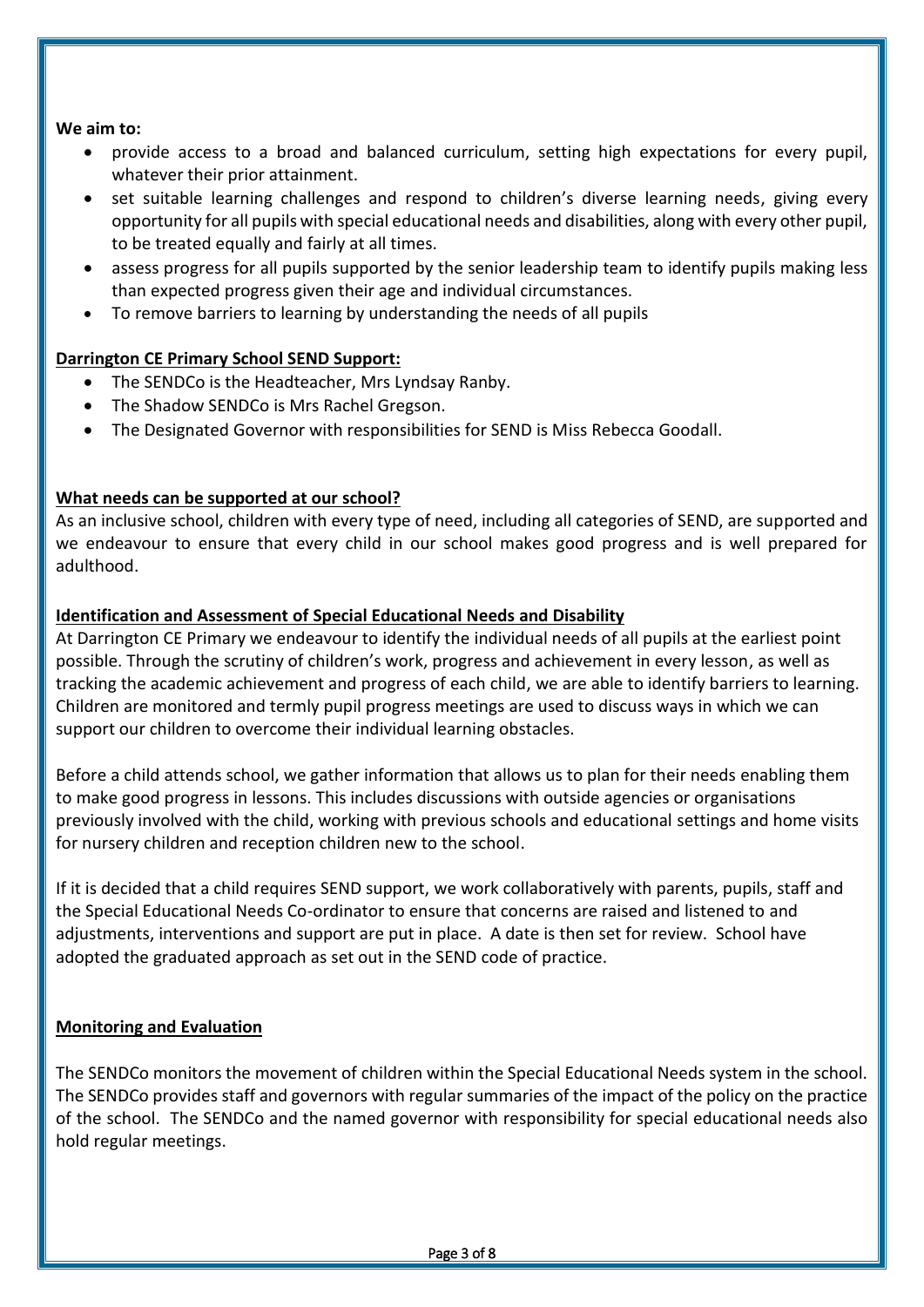# **How are SEND pupils taught at Darrington CE Primary?**

Teachers will respond to a child's needs by;

- Dealing with Special Educational Needs as part of the whole school ethos.
- Providing support with all aspects of the curriculum for children who need help.
- Planning to develop children's understanding through the use of all available senses and experiences.
- Planning for children's full participation in learning, and in physical and practical activities.
- Helping children to manage their behaviour and to take part in learning effectively and safely.
- Helping individuals to manage their emotions, particularly trauma or stress, and to take part in learning through small group work or 1:1 support.
- Monitoring any pupils who are falling significantly outside of the range of expected academic achievement in line with predicted performance indicators in order to gauge their level of learning and possible difficulties
- Identifying the level of provision, the child will need going forward.
- Provide differentiated learning opportunities that will aid the pupil's academic progress.
- Consult with the SENDCo for support and advice.
- Inform parents fully at every stage of their child's development and the circumstances under which they are being monitored. They are encouraged to share information and knowledge with the school.
- Take part in Pupil Progress meetings with the leadership team and SENDCo to monitor and assess the progress being made by children.
- Identifying whether a child may need to receive additional support either in class, within small groups or 1:1 to work on the targets specified on their SEN support plans.
- Providing targeted intervention groups for SEND children where appropriate.
- Giving 1:1 support (if necessary) for children with Educational, Health and Care Plans.
- Ensuring extra teacher support will be given in small groups.

#### **How do we review the progress of SEND pupils?**

Where it is determined that a pupil does have SEND, parents will be formally advised of this and the child will be added to the SEND register. The aim of formally identifying a pupil with SEND is to help school ensure that effective provision is put in place and so remove barriers to learning. The support provided consists of a four-part process:

- Assess
- $\bullet$  Plan
- Do
- **•** Review

This is an ongoing cycle to enable the provision to be refined and revised as the understanding of the needs of the pupil grows. This cycle enables the identification of those interventions which are the most effective in supporting the pupil to achieve good progress and outcomes.

#### **Assess**

İ

This involves clearly analysing the pupil's needs using the class teacher's assessment and experience of working with the pupil, details of previous progress and attainment, comparisons with peers and national data, as well as the views and experience of parents. The pupil's views and where relevant, advice from external support services will also be considered. Any parental concerns will be noted and compared with the school's information and assessment data on how the pupil is progressing.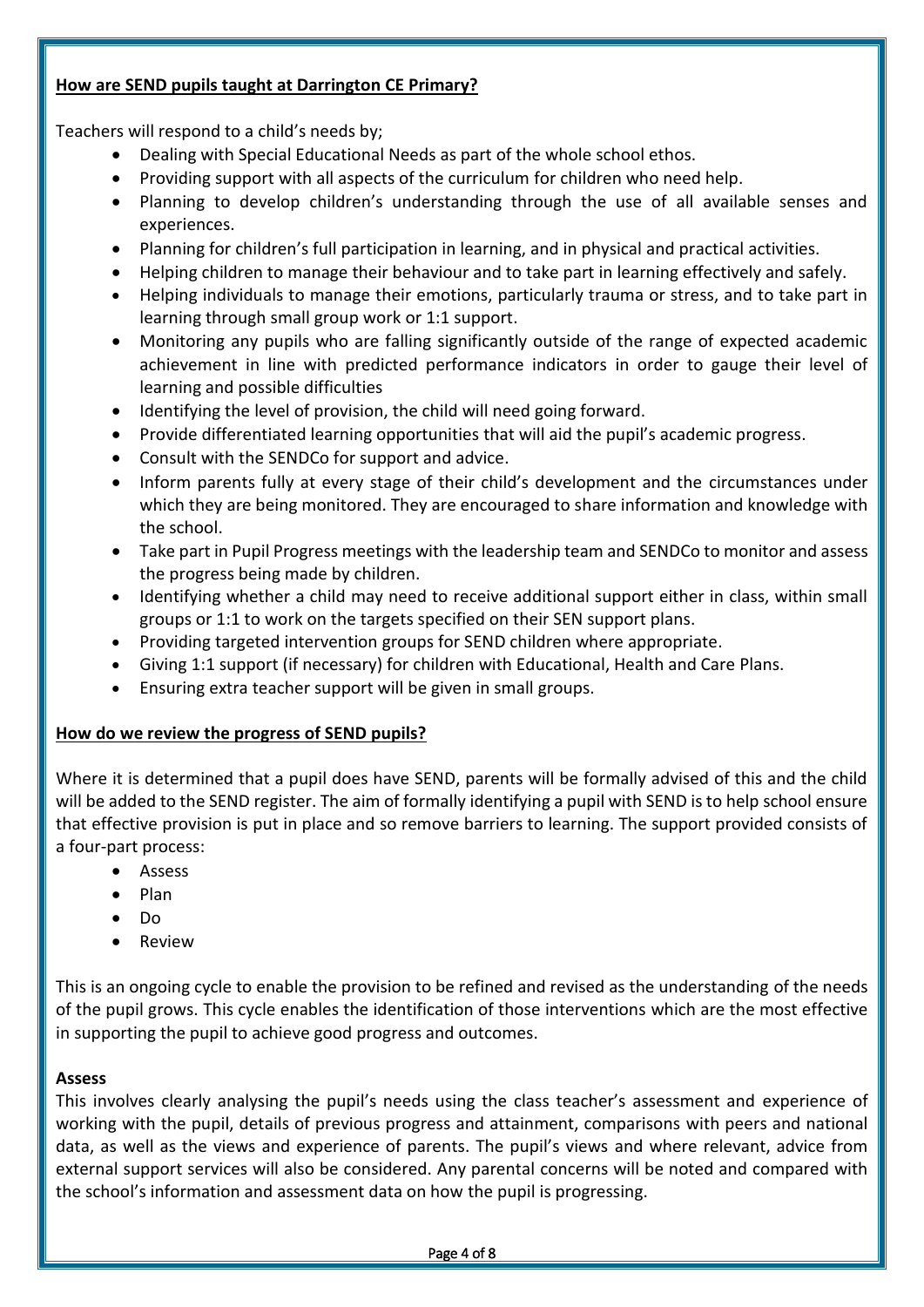This analysis will require regular review to ensure that support and intervention is matched to need, that barriers to learning are clearly identified and being overcome and that the interventions being used are developing and evolving as required.

### **Plan**

Planning will involve consultation between the teacher, SENDCo and parents to agree the adjustments, interventions and support that are required; the impact on progress and development that is expected and a clear date for review. Parental involvement will be sought, where appropriate, to reinforce or contribute to progress at home.

All those working with the pupil, including support staff will be informed of their individual needs, the support that is being provided, any particular teaching strategies/approaches that are being employed and the outcomes that are being sought. A Learner Profile will be drawn up alongside a Supporting Me to Learn Plan. The Supporting Me to Learn Plan will include SMART targets(Specific, Measurable, Achievable, Realistic and Time bound).

#### **Do**

The class teacher is responsible for monitoring interventions that may involve group or one-to-one teaching away from the main class teacher. They will work closely with teaching assistants to plan and assess the impact of support and interventions and links with classroom teaching. The SENDCo will be consulted to discuss further strategies.

#### **Review**

The Supporting Me To Learn short term outcomes are reviewed termly. The review process will evaluate the impact and quality of the support and interventions. It will also take account of the views of the pupil and always the parents. These will be collaboratively agreed and signed. The class teacher, in conjunction with the SENDCo will revise the support and short-term outcomes based on the pupil's progress and development, making any necessary amendments going forward.

#### **Further Support**

If the adults involved with the child feel that this support is not meeting the needs of the pupil then action can be taken to put in place a My Support Plan or further still an Education and Health Care Plan (EHCP) (see policy for more details).

#### **What training have staff had to support SEND pupils?**

Staff are trained in the requirements of:

- The SEND Code of Practice
- The Equality Act
- All general school policies on teaching and learning and behaviour management, including information on how to include children with SEND.
- CPD in staff meetings

Individual members of staff have attended courses relating to particular needs of children they support. This has included:

- Mrs Murray Makaton
- Mrs Gregson Nuts and Bolts of being a SENDCo
- All staff Trauma and Attachment training
- Mrs Howell ELSA training
- Mrs Barnes Fit to Learn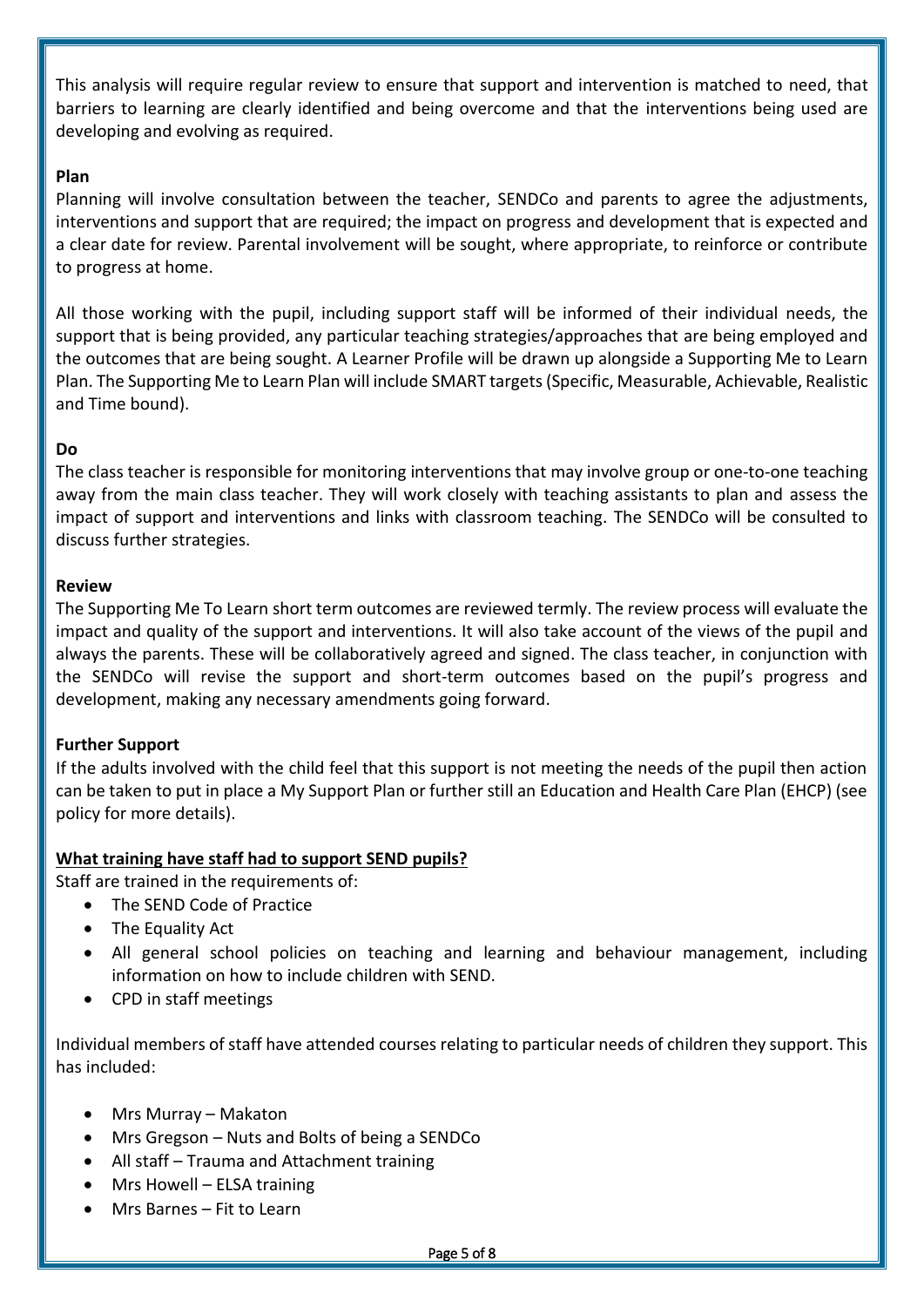- Mrs Gibson & Mrs Barnes Lego Therapy
- Mrs Gibson Rainbow Words
- Phonics Read Write Inc EYFS & KS1 staff
- All staff Phonics training

#### **Allocation of Resources**

The school receives an allocation based on a national funding formula for the core provision. School also receive additional funding for students with additional needs. The Headteacher informs the governing body of how the funding allocated to support special educational needs has been deployed.

#### **Partnership with Parents**

At all stages of the special needs process, the school keeps parents fully involved and informed. We take account of the wishes, feelings and knowledge of parents at all stages. We encourage parents to make an active contribution to their child's education. We inform the parents of any outside intervention, often inviting parents in for discussions with external services to seek further support. We share the process of decision making in regular meetings by providing clear information relating to children with SEND. The Local Authority also supports parents with special educational need pupils in the Parent Partnership Service.

If you have any concerns about your child's well-being or academic progress at any time please contact school personnel in this order:

- 1. Class Teacher
- 2. SENDCo

İ

- 3. Headteacher
- 4. Chair of Governors

#### **Partnership with Pupils**

At Darrington CE Primary we understand the importance of involving the children in their own learning. The pupil is asked for their contribution in creating targets for their Supporting Me To Learn plan and assessing their progress towards targets, after receiving the necessary support. Where appropriate, pupils with Educational Health and Care Plans and My Support Plan will be given the opportunity to attend review meetings in order for their views to be heard.

#### **How do we work with other agencies in meeting the needs of children with SEND?**

Specialist expertise are sought when a child's needs present themselves as above and beyond that of a mainstream classroom teacher's training. Consultation Drop Ins for all staff to speak to professionals take place termly. This is an opportunity to seek support and strategies to support pupils with special educational needs. Regular contact takes place between the SENDCo and numerous external agency support, including:

Local Authority - Communication Interaction Access Team Local Authority – Child and Family Inclusion Team Local Authority - Learning Support Services Local Authority - Social Emotional Mental Health Team Local Authority - Visual Impairment and Hearing Impairment team NHS Occupational Therapists and Physiotherapists Local Authority and Private - Speech and Language therapy Health teams – School Nurse and Health Visitor **CAMHS** Social Care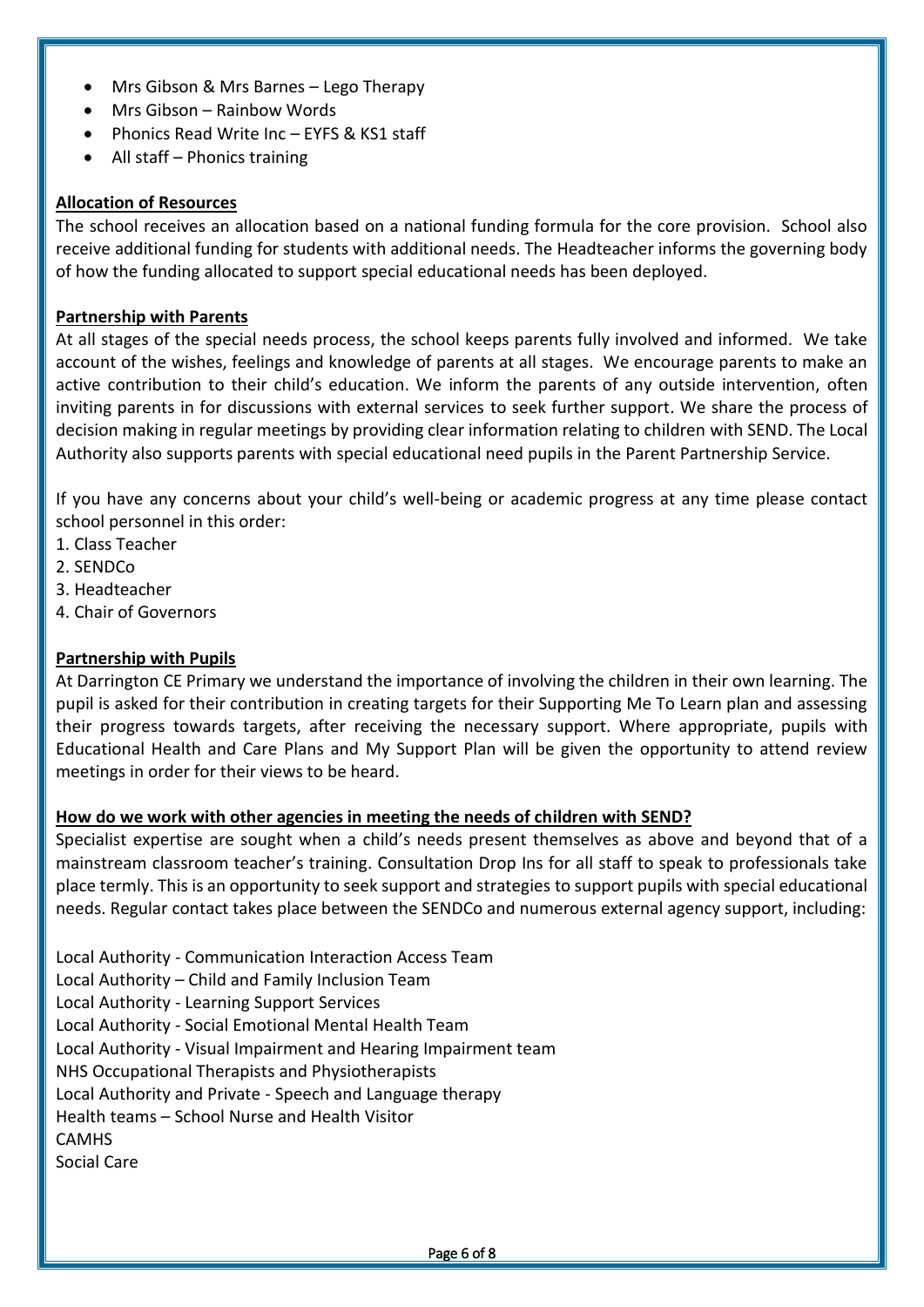# **Supporting SEND pupils with transition**

**Pupils who are new to Darrington CE Primary**

Foundation Stage staff will meet with parents prior to pupils starting school. Concerns about particular needs will be brought to the attention of the SENDCo. Where necessary, the SENDCo will arrange a further meeting with parents, previous setting, health visitor etc. Before any child moves to our school we try and find out as much about them as possible to help them settle in quickly. We contact their previous educational setting and meet with parents to complete necessary transfer of information procedures and all our new children also have the opportunity to come and visit the school. Once we know that a child has SEND, we will meet with their parents/carers to decide on the desired outcomes we are all working towards and develop a plan to support the child in order to achieve these outcomes.

# **Pupils who are transitioning within/from Darrington CE Primary**

We recognise that transition is an important time for all children, but especially so for a child with SEND. Consequently, we work closely with parents, pupils and staff to ensure these transitions run as smoothly as possible. Whenever any child moves to another school we always pass on school records to the new school. Planning for transitions with the school will take place in the Summer Term; arrangements for transition to Secondary School for pupil with SEND will be planned according to individual need. The SENDCo from the feeder High Schools visit the school and meet with the Y6 teacher in order to fully inform them of a child's special educational needs.

# **If a child has SEND we also:**

• Pass on all SEND records

• Liaise with the SENDCO or a member of the senior management team at the new school to clarify any information and provide any necessary advice.

• For children with specific difficulties or EHCP plans, we usually organise some extra visits to the new school or work with them to help prepare them for the transition.

When moving classes in school, information will be passed on to the new class teacher in advance during a transition meeting between the new teacher and previous one. In addition, the SENDCo will be available to answer any specific queries or provide updates for a new teacher. Also, children will visit their new classrooms and spend some time getting to know the class teacher and teaching assistant. Additional visits can also be arranged for specific children who show anxiety about change.

# **Darrington CE Primary School Local Offer**

**<http://wakefield.mylocaloffer.org/Home>**